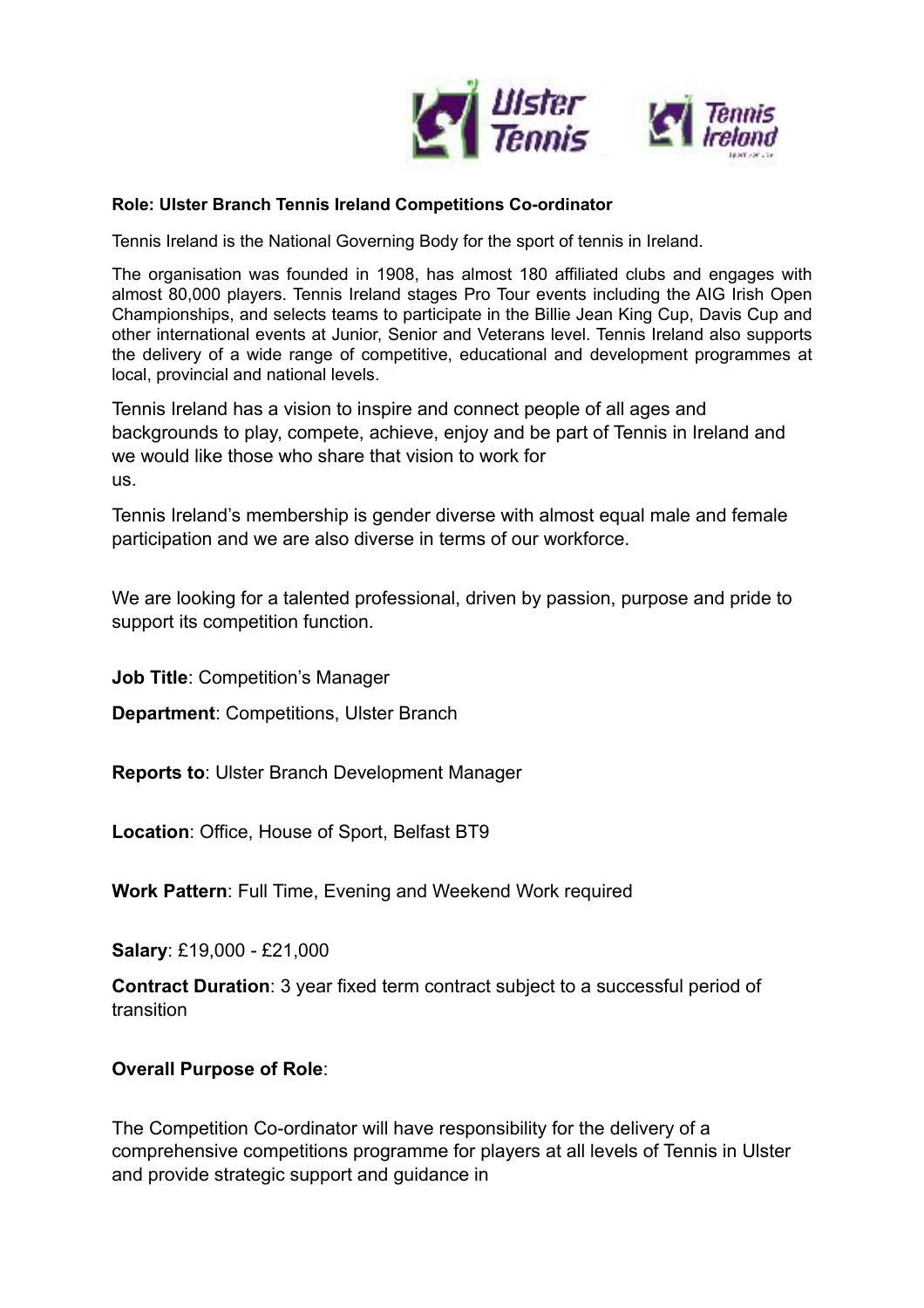

this area for key stakeholders.

The successful applicant will also oversee the adoption of an internationally recognised rating system.

# **Key Contacts**

**Internal:**

Ulster Branch Development Manager

Tennis Ireland Competitions Lead Ulster Branch and their Staff Clubs and Coaches

**External:**

ITF and Tennis Europe Players and their Families

# **Key Accountabilities**

• Alongside Ulster Branch and staff develop a Competition Strategy for Ulster Tennis 2022-2025

• Provide regular reports to Development Manager and Ulster Branch

Planning and budgeting of Ulster programmes such as:

- ITF and Tennis Europe events in Ulster
- Tennis Ireland Junior Tour Events from Grade 100-1000
- Secondary Schools Competition
- Primary Schools Competition
- Tennis 10s Regional Tours across all regions in Ulster
- Regional and Provincial Matchplays in Autumn and Spring
- Inter regional Team Competition
- Ladies Morning Leagues
- Club Junior Leagues
- Disability competitions such as Wheelchair and Blind Tennis
- LGBTQ+ competitions
- Competitions in areas of high social need
- Provide basic training for club volunteers to deliver competition in their clubs

## **Outcomes**

The Competitions Co-Ordinator will be responsible for ensuring that Ulster Branch Tennis Ireland meets its competitions outcomes as per its strategy namely;